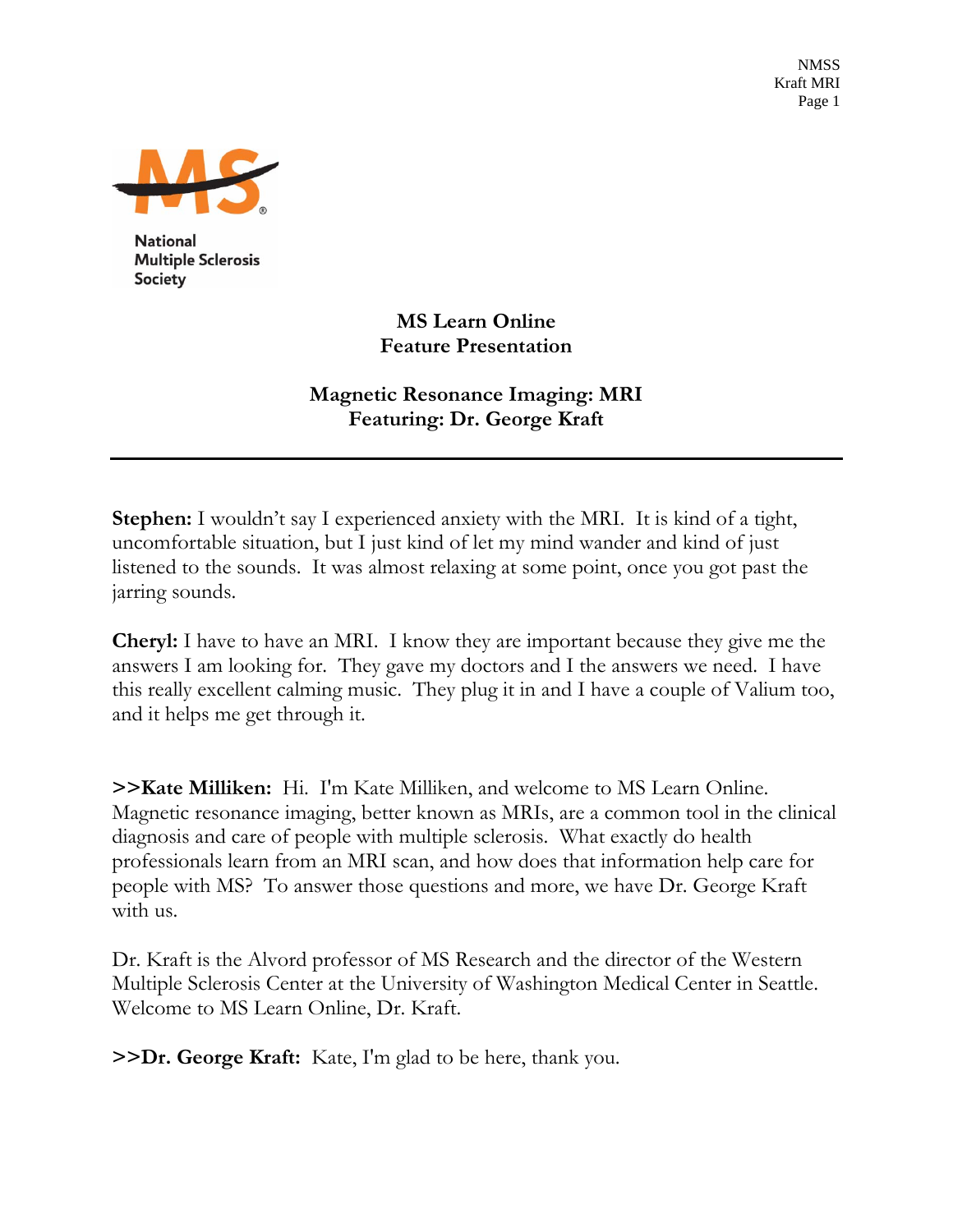**>>Kate Milliken:** Thank you. So, let's just start with a simple question: What is an MRI?

**>>Dr. George Kraft:** Oh, that's not a simple question. It's a very complex and very expensive piece of equipment that can look into the body, all different organs, and can give information to doctors depending on what the organ is. With regard to MS, the organ we look at is the brain. We also look at the spinal cord. But a brain we can identify whether the patient has typical changes of MS.

## **>>Kate Milliken:** How does it work?

**>>Dr. George Kraft:** It works by looking at the vibrations of the water molecules in tissue. And when there is inflammation -- which is what the attack is, the initial attack of MS is inflammation around the nerves. The water molecules -- there are more water molecules there and they vibrate more. So, we're really looking at water.

**>>Kate Milliken:** Why are MRIs an important diagnostic tool for people with MS?

**>>Dr. George Kraft:** MS presents in a really typical way, and if you see that typical pattern you have the diagnosis right there, especially if you have a pattern that clinically goes along with MS.

**>>Kate Milliken:** And what exactly is the MRI measuring? I know you said it's measuring the water molecules, but what is it seeing?

**>>Dr. George Kraft:** It is seeing little white lines that radiate from the ventricles, which are the spaces in the middle of the brain, where the fluid goes. It looks like fingers. It's called Dawson's fingers, and we're looking for Dawson's fingers.

**>>Kate Milliken:** So, talk to me when someone says, "Oh, I had an MRI and saw that there were three lesions." What does that mean?

**>>Dr. George Kraft:** Well, that means they hadn't really advanced to the point of having what we call Dawson's fingers. It meant that they have little round or oval areas that are areas of demyelination, inflammation, more water, and that's what they're seeing.

**>>Kate Milliken:** Okay. How often do you feel that people and patients with MS should have an MRI?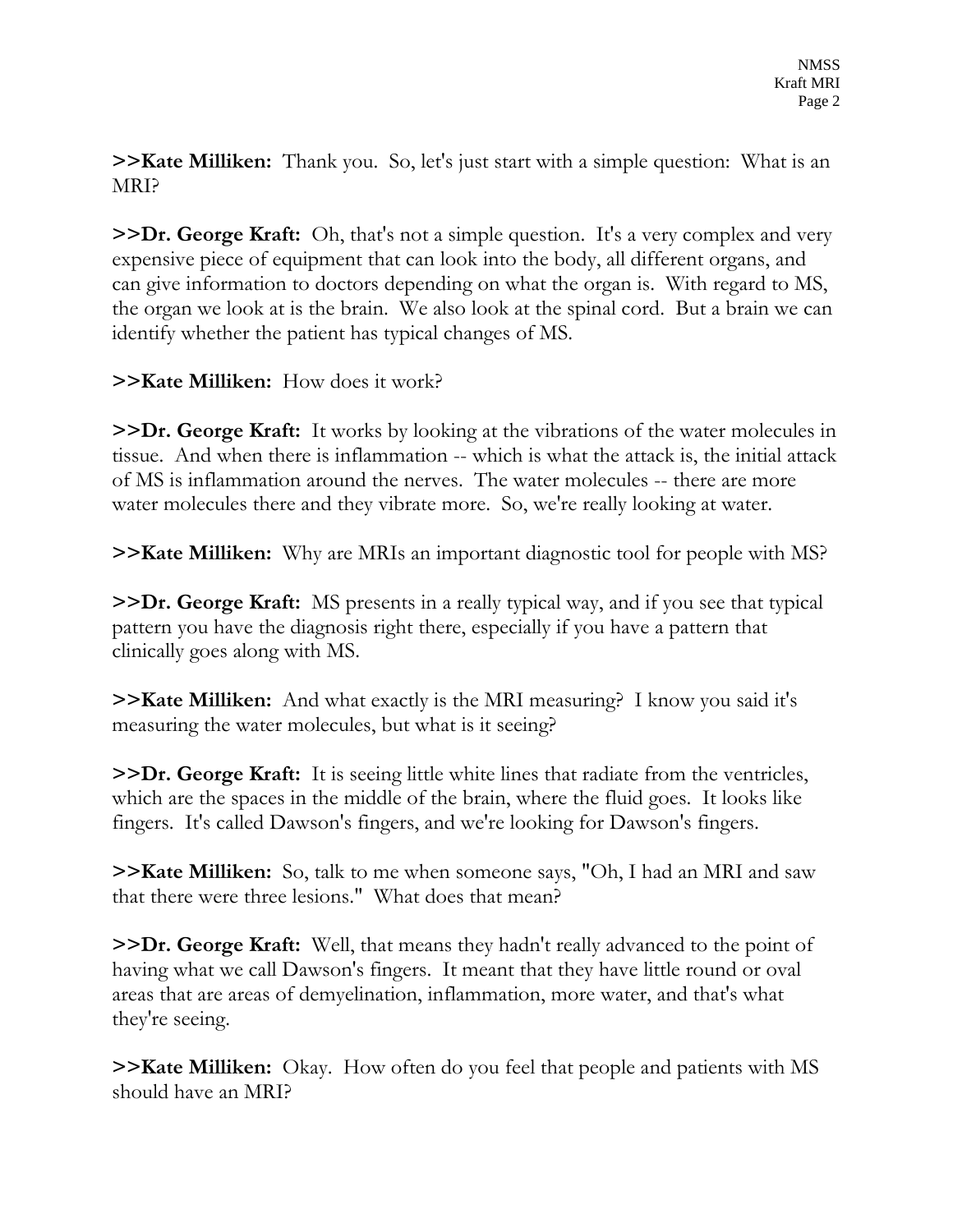**>>Dr. George Kraft:** Well, I believe everybody needs an MRI to have a diagnosis, first of all. You can't really make a diagnosis for sure without the MRI. And I am a strong believer and have been for a long time and is probably one of the first believers that a person needs an MRI of the upper part of the spinal cord, too, because a lot of lesions occur there.

Once you have the diagnosis established, in our practice, I believe that you need to do it about every two years. And the reason you do is because you can have hidden lesions that the patient isn't aware of. They are called silent. I don't believe they are silent because they are taking a toll on a person. They are impairing memory, they are impairing emotional stability, they are maybe causing depression, and we know it is doing these things because depression and cognitive impairment are rather prevalent in MS.

**>>Kate Milliken:** Right. But what you're saying is by taking an MRI, it's actually possible to see that there is activity happening in a way that may be affecting somebody's thinking.

**>>Dr. George Kraft:** And the answer is that's correct. And the reason that's important is because we have so many good disease-modifying treatments available now, that if you failed one -- in other words, you have new lesions that you are not aware of as a patient, means you failed the drug. We have better options now. So, you don't want those to get so bad as to cause major problems; you want to pick them up when they're mild.

**>>Kate Milliken:** So, you certainly, nobody can dispute an MRI is an extremely expensive machine.

## **>>Dr. George Kraft:** Yes.

**>>Kate Milliken:** It also happens to be quite a claustrophobic one, and in my experience having an MRI, I was shocked on how close everything is, how loud it is, and it's a unique experience that some people find daunting, and they feel a lot of anxiety about. Do you have any tips that you would give to patients who may be feeling that way?

**>>Dr. George Kraft:** My tip is called Valium.